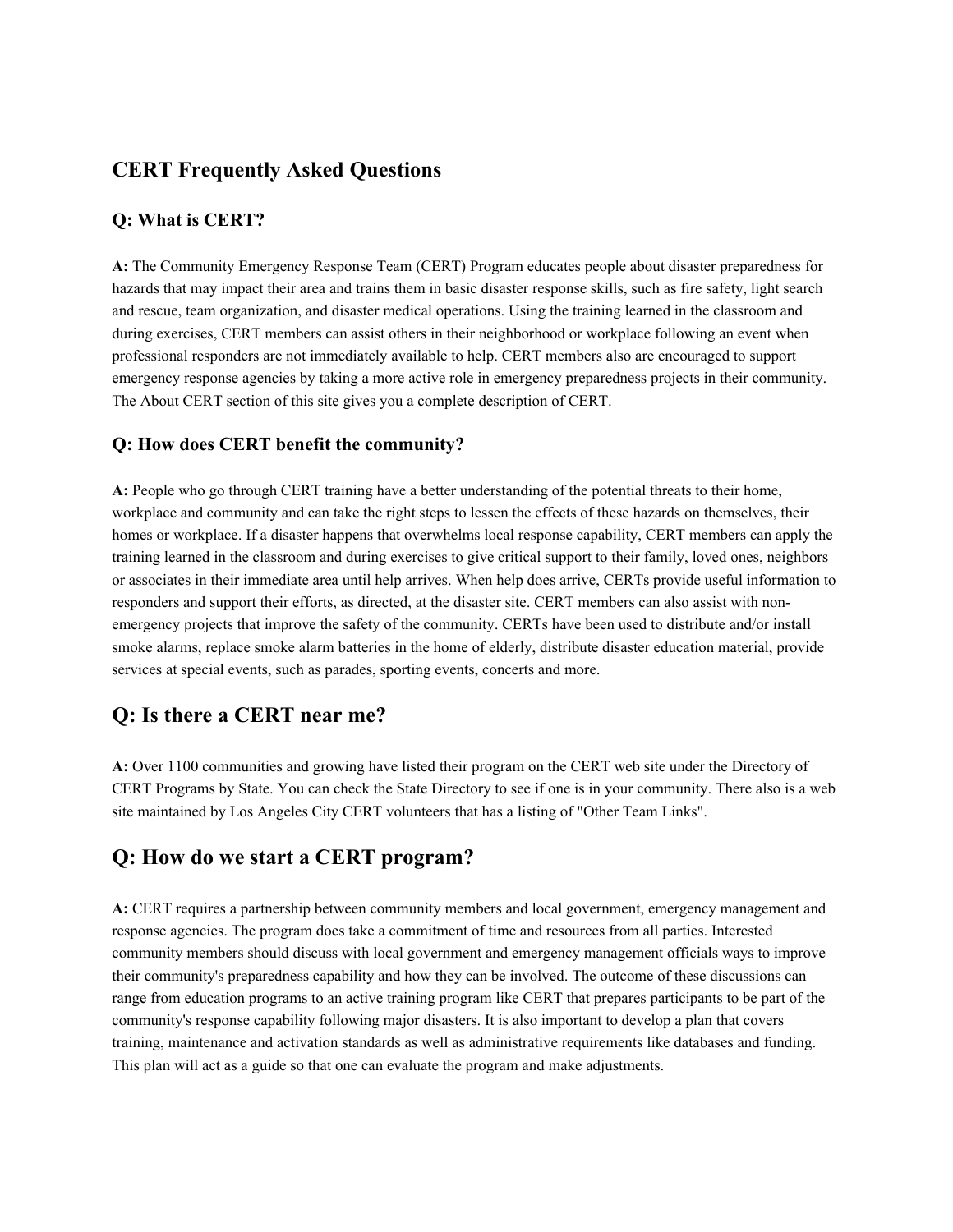### **Q: How is the CERT funded?**

**A:** Congress has provided funds through the Citizen Corps program to the States and Territories. Grants from these funds may be available to local communities to start CERT programs. Contact your State Citizen Corps point of contact to learn more about grant possibilities.

Also, there are a variety of local approaches to funding. Some communities build costs into their local budget while others charge participants to attend training to cover costs for instructors and course materials. In a few communities, CERT organizations have formed 501 (C) 3 for non-profit status to allow them to do fundraising and seek corporate donations.

## **Q: Why take the CERT training?**

**A:** Local government prepares for everyday emergencies. However, there can be an emergency or disaster that can overwhelm the community's immediate response capability. While adjacent jurisdictions, State and Federal resources can activate to help, there may be a delay for them getting to those who need them. The primary reason for CERT training is to give people the decision-making, organizational, and practical skills to offer immediate assistance to family members, neighbors, and associates while waiting for help. While people will respond to others in need without the training, the goal of the CERT program is to help people do so effectively and efficiently without placing themselves in unnecessary danger.

A success story about CERTs comes from events during the wildfires in Florida. The Edgewater CERT helped emergency management and the fire department personnel by assisting with evacuation; handling donations; preparing food for firefighters; and answering the phone while the professionals were fighting the fire. This is a great example of CERT members and response personnel working together for the benefit of the community.

# **Q: Who can take the training?**

**A:** Naturals for the training are neighborhood watch, community organizations, communities of faith, school staff, workplace employees, scouting organization and other groups that come together regularly for a common purpose. CERT skills are useful in disaster and everyday life events.

# **Q: How do I take CERT training?**

**A:** To become a CERT member, you will have to take the CERT training from a sponsoring agency like an emergency management agency, fire department or police department in the area where you live or work. Contact the local emergency manager where you live or work and ask about the education and training opportunities available to you. Let this person know about your interest in CERT.

### **Q: What if I want to do more than just the basic training?**

**A:** CERT members can increase their knowledge and capability by attending classes provided by other community agencies on animal care, special needs concerns, donation management, community relations, shelter management, debris removal, utilities control, advanced first aid, Automatic External Defibrillator use, CPR skills, and others. The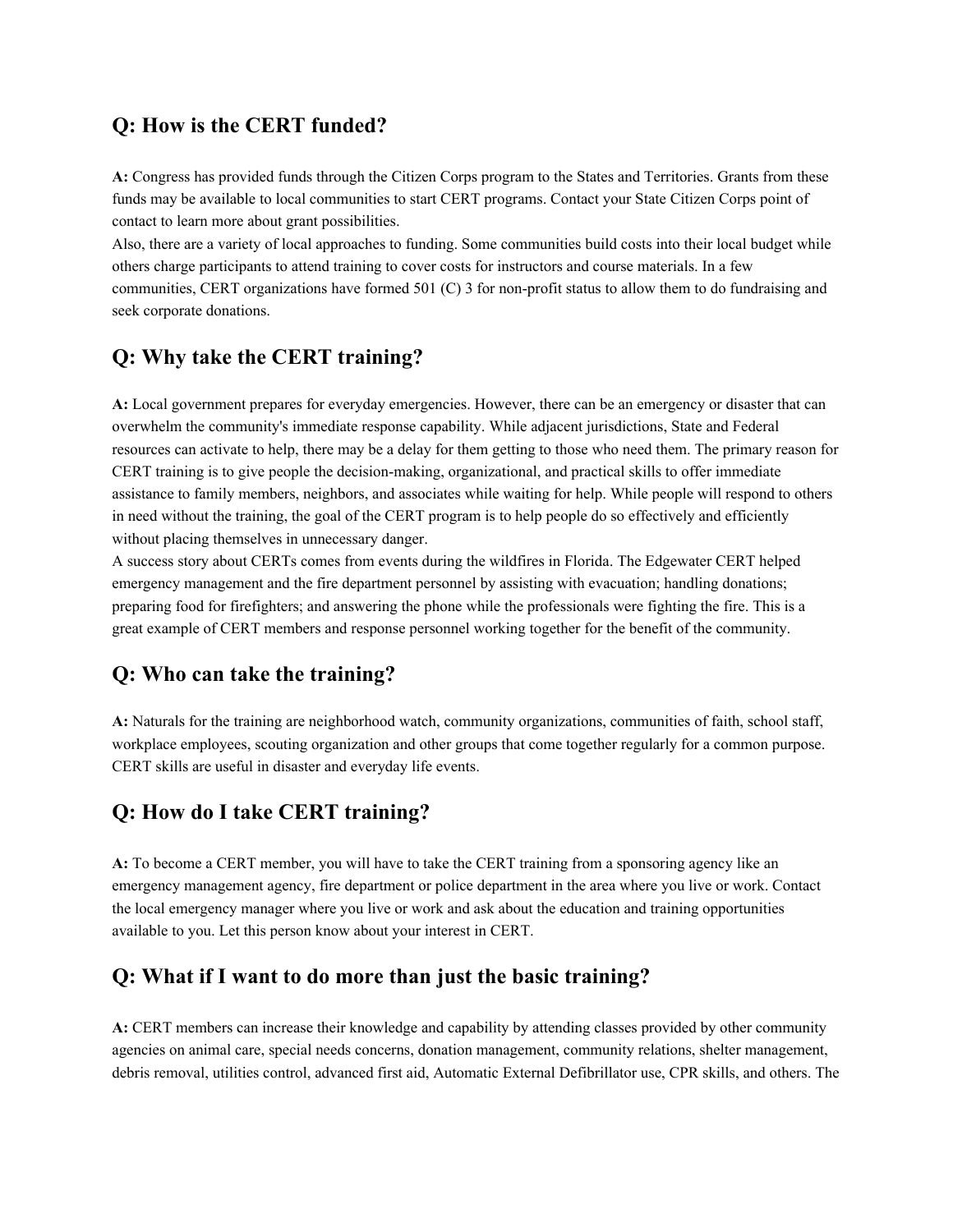sponsoring agency should maintain records of this training and call upon CERT members when these additional skills are needed in the community.

CERT member also can use their skills to help the program flourish by volunteering to schedule events, produce a newsletter, perform administrative work, and take leadership positions.

### **Q: How do CERT members maintain their skills?**

**A:** CERT members and the local sponsoring agency work together to maintain team skills and the working partnership. It is suggested that the sponsor conduct refresher classes and an annual exercise where all CERT members are invited to participate. Some response agencies have conducted joint exercises with CERT teams and operate as they would during an actual disaster. The last point does bring up a lesson learned. Besides training CERT members, it is also important to educate members of response agencies in the community about CERTs, the skills that team members have learned during training and the role that they will have during a major disaster. One way to develop trust between CERT and responders is by encouraging agency personnel to participate in classes as instructors and coaches and in activities with CERT members.

Understanding that CERTs may operate independently following a disaster. CERTs can practice this independence by taking some responsibility for their own training. Teams can design activities and exercises for themselves and with other teams. Some members can be rescuers, some victims, and some evaluators. After the event, there can be a social so that community teams can discuss the exercise and get to know each other.

#### **Q: Can someone under age 18 participate?**

**A:** This is a local decision. Someone under 18 should be with a parent or have permission to attend. Some communities have reached out specifically to young people. Winter Springs High School in Florida offers the training to high school students. You can read an article about this. CERT is a great way to address the community service requirements for high school students and provides students with useful skills. CERT also fits nicely with training given to Boy and Girl Scouts and the Civil Air patrol.

### **Q: What if I have concerns about my age or physical ability?**

**A:** There are many jobs within a CERT for someone who wants to be involved and help. Following a disaster, CERT members are needed for documentation, comforting others, logistics, etc. Non-disaster related team activities may include keeping databases, developing a website, writing a newsletter, planning activities, helping with special events and organizing exercises and activities.

During CERT classroom training, if one has a concern about doing a skill like lifting, just let the instructor know. You can learn from watching. We would like everyone who wants to go through the training to have an opportunity to participate and learn the skills. CERT educates participants about local hazards and trains them in skills that are useful during disaster and life's everyday emergencies.

#### **Q: What about liability?**

**A:** The text of the Volunteer Protection Act of 1997 is available for viewing. Also there is information about State Liability Laws located on the Citizen Corps website. During training, each sponsoring agency should brief its CERT